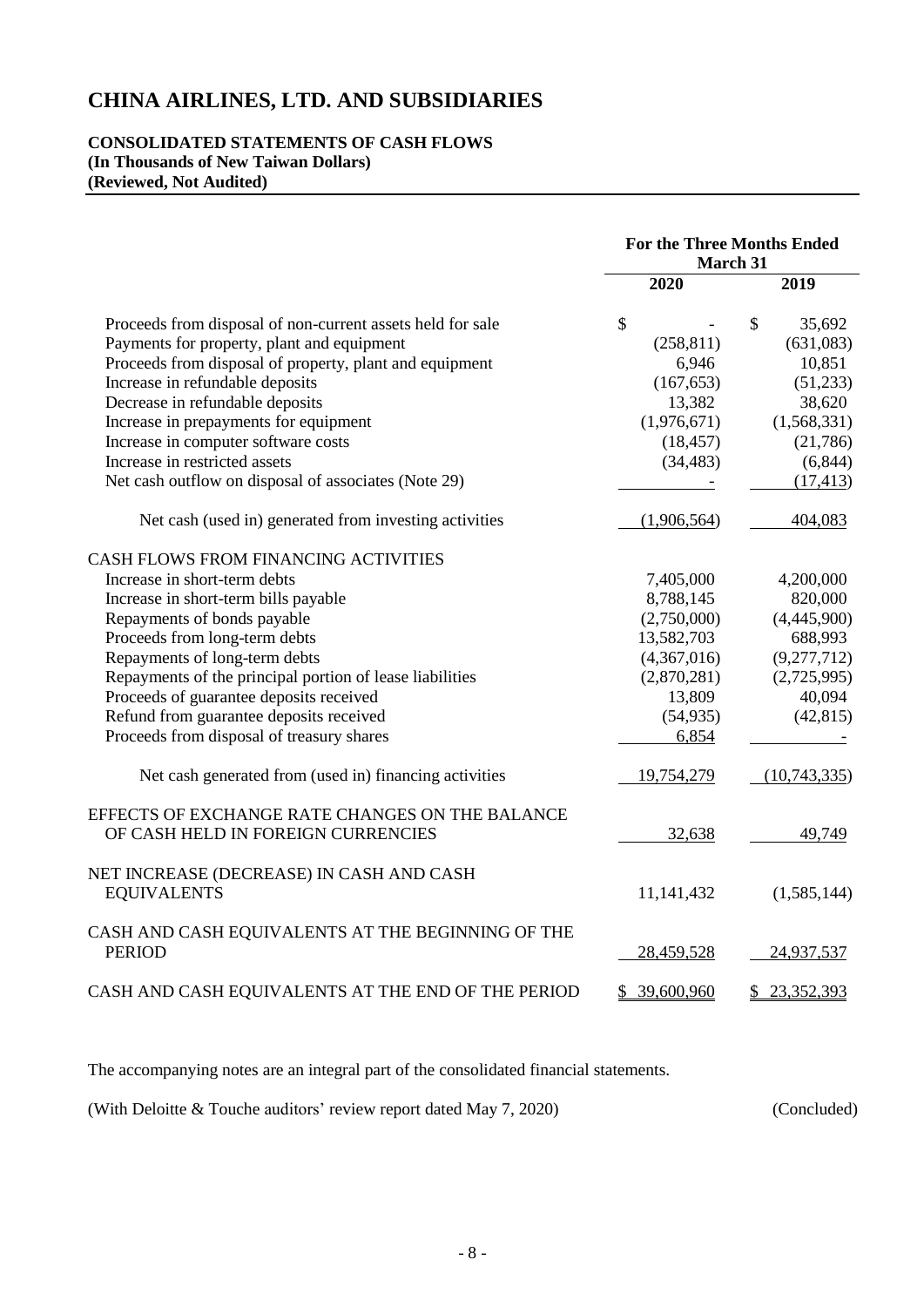## **CHINA AIRLINES, LTD. AND SUBSIDIARIES**

## **FOR THE THREE MONTHS ENDED MARCH 31, 2020 AND 2019 NOTES TO CONSOLIDATED FINANCIAL STATEMENTS (In Thousands of New Taiwan Dollars, Unless Stated Otherwise) (Reviewed, Not Audited)**

## **1. GENERAL INFORMATION**

 China Airlines, Ltd. (the "Company") was founded in 1959 and its shares have been listed on the Taiwan Stock Exchange since February 26, 1993. The Company is primarily involved in (a) air transport services for passengers, cargo and mail; (b) ground services and routine aircraft maintenance; (c) major maintenance of flight equipment; (d) communications and data processing services to other airlines; (e) the sale of aircraft parts, aviation equipment and (f) leasing of aircraft.

 The major shareholders of the Company are the China Aviation Development Foundation ("CADF") and the National Development Fund ("NDF"), Executive Yuan. As of March 31, 2020, December 31, 2019 and March 31, 2019, CADF and NDF held a combined 44.03% of the Company's shares.

## **2. APPROVAL OF FINANCIAL STATEMENTS**

 The consolidated financial statements of the Company and its subsidiaries (collectively, the "Group") were approved by the board of directors and authorized for issue on May 7, 2020.

### **3. APPLICATION OF NEW, AMENDED AND REVISED STANDARDS AND INTERPRETATIONS**

 by Securities Issuers and the International Financial Reporting Standards (IFRS), International Accounting Standards (IAS), Interpretations of IFRS (IFRIC), and Interpretations of IAS (SIC) a. Initial application of the amendments to the Regulations Governing the Preparation of Financial Reports (collectively, the "IFRSs") endorsed and issued into effect by the FSC

 The application of the IFRSs endorsed and issued into effect by the FSC did not have material impact on the Group's accounting policies.

b. New IFRSs in issue but not yet endorsed and issued into effect by the FSC

| <b>New IFRSs</b>                                                                                                            | <b>Effective Date</b><br><b>Announced by IASB (Note)</b> |
|-----------------------------------------------------------------------------------------------------------------------------|----------------------------------------------------------|
| Amendments to IFRS 10 and IAS 28 "Sale or Contribution of Assets<br>between An Investor and Its Associate or Joint Venture" | To be determined by IASB                                 |
| IFRS 17 "Insurance Contracts"                                                                                               | January 1, 2021                                          |
| Amendments to IAS 1 "Classification of Liabilities as Current or<br>Non-current"                                            | January 1, 2022                                          |

 Note: Unless stated otherwise, the above New IFRSs are effective for annual reporting periods beginning on or after their respective effective dates.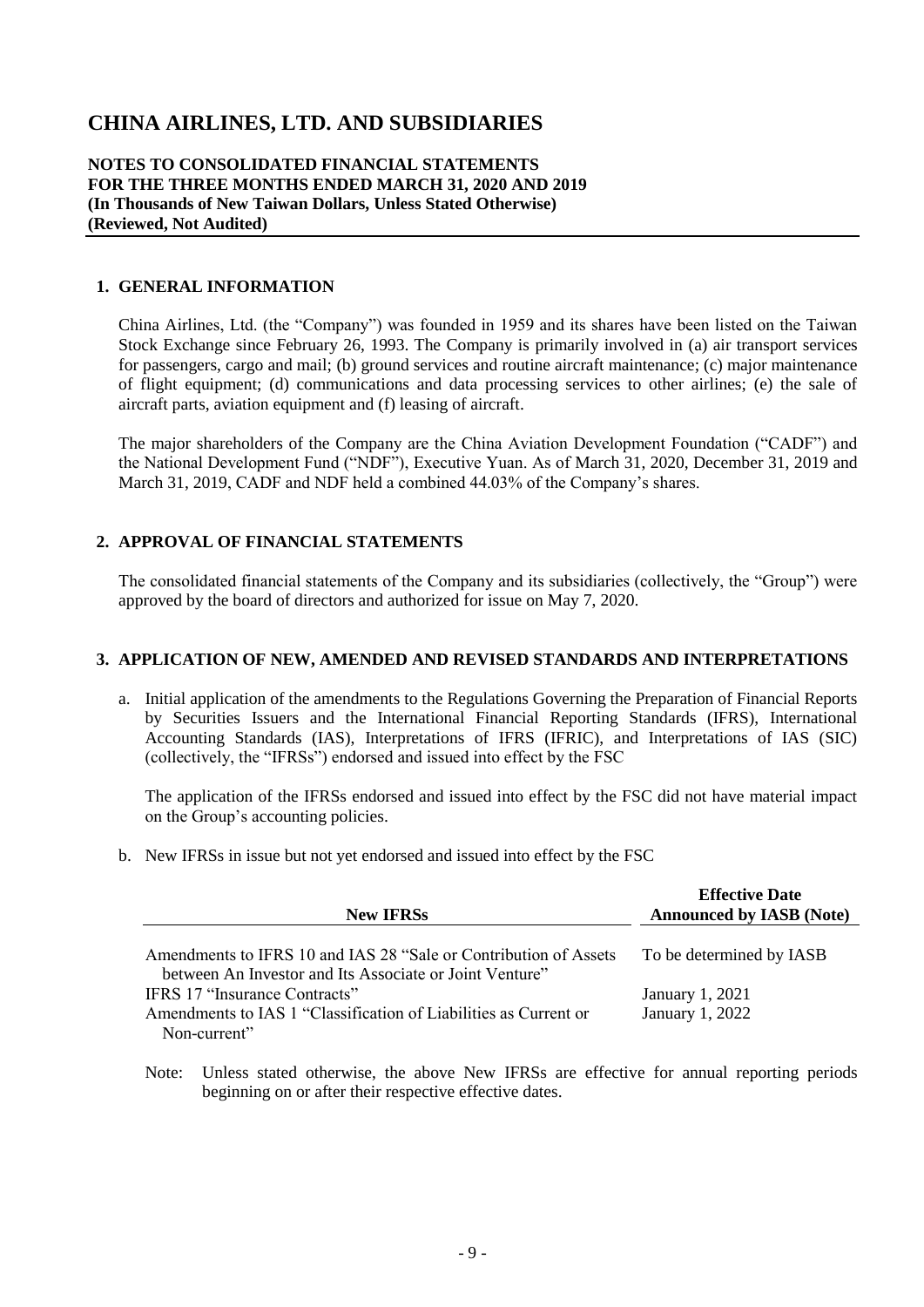The future initial application of the above new IFRSs in issue but not yet endorsed and issued into effect by the FSC is not expected to have material impact on the Group's accounting policies. As of the date the consolidated financial statements were authorized for issue, the Group is continuously assessing the possible impact that the application of other standards and interpretations will have on the Group's financial position and financial performance and will disclose the relevant impact when the assessment is completed.

## **4. SIGNIFICANT ACCOUNTING POLICIES**

### **Statement of Compliance**

 the Preparation of Financial Reports by Securities Issuers and IAS 34 "Interim Financial Reporting" as The consolidated financial statements have been prepared in accordance with the Regulations Governing endorsed by the FSC. Disclosure information included in these interim consolidated financial statements is less than the disclosures required in a full set of annual consolidated financial statements.

### **Basis of Preparation**

 The consolidated financial statements have been prepared on the historical cost basis except for financial instruments which are measured at fair value.

 The fair value measurements, which are grouped into Levels 1 to 3 based on the degree to which the fair value measurement inputs are observable and based on the significance of the inputs to the fair value measurement in its entirety, are described as follows:

- 1) Level 1 inputs are quoted prices (unadjusted) in active markets for identical assets or liabilities;
- 2) Level 2 inputs are inputs other than quoted prices included within Level 1 that are observable for an asset or liability, either directly (i.e. as prices) or indirectly (i.e. derived from prices); and
- 3) Level 3 inputs are unobservable inputs for an asset or liability.

## **Employee Benefits**

 Pension cost for an interim period is calculated on a year-to-date basis by using the actuarially determined pension cost rate at the end of the prior financial year, adjusted for significant market fluctuations since that time and for significant plan amendments, settlements, or other significant one-off events.

### **Income Tax**

 Income tax expense represents the sum of the tax currently payable and deferred tax. Interim period income taxes are assessed on an annual basis and calculated by applying to an interim period's pre-tax income the tax rate that would be applicable to expected total annual earnings.

## **5. CRITICAL ACCOUNTING JUDGMENTS AND KEY SOURCES OF ESTIMATION UNCERTAINTY**

 The critical accounting judgments and key sources of estimation uncertainty for these interim consolidated financial statements are the same as those applied for the consolidated financial statements for the year ended December 31, 2019.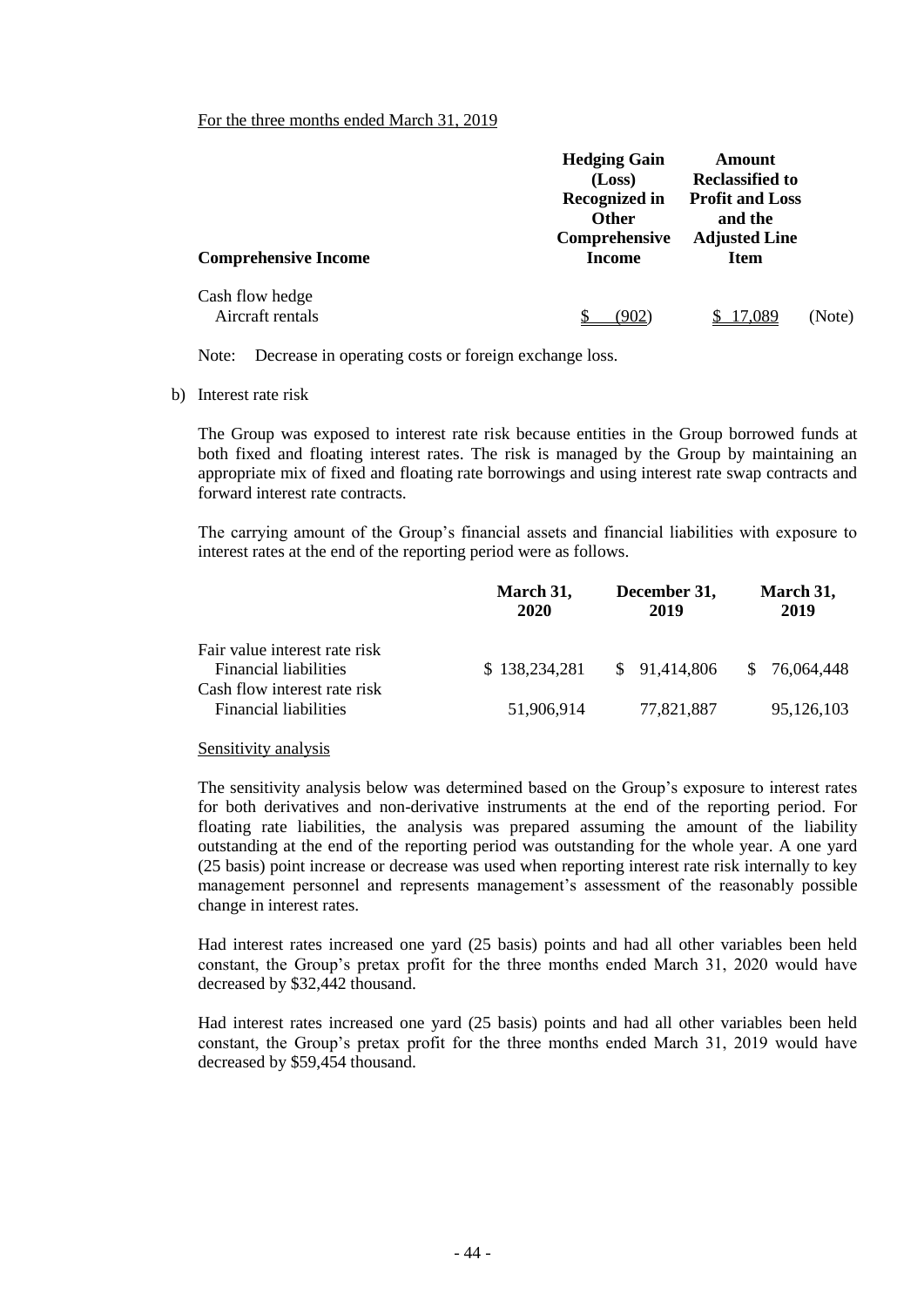### c) Other price risk

 The Group was exposed to fuel price risk on its purchase of aviation fuel. The Group enters into fuel swaps contract to hedge against adverse risks on fuel price changes.

#### March 31, 2020

|                                 |            | Notional   |                          |                     | Line Item in                    | <b>Carrving Amount</b> |       |           |  |
|---------------------------------|------------|------------|--------------------------|---------------------|---------------------------------|------------------------|-------|-----------|--|
| <b>Hedging Instrument</b>       | Currencv   |            | Maturitv                 | <b>Forward Rate</b> | <b>Balance Sheet</b>            |                        | Asset | Liabilitv |  |
| Cash flow hedges - fuel options | <b>USD</b> | NTD 75.257 | 2020.6.30-<br>2020.12.31 | USD49.65-78.50      | Financial assets for<br>hedging |                        | 620   | 75.877    |  |

 carrying amount of other equity which belongs to each hedging item (fuel payments) is \$(75,257) thousand. Hedge accounting is continued to be applied to the abovementioned hedging instruments. The

#### December 31, 2019

|                                 |          | Notional |                          |                     | Line Item in                    | <b>Carrving Amount</b> |       |  |           |
|---------------------------------|----------|----------|--------------------------|---------------------|---------------------------------|------------------------|-------|--|-----------|
| <b>Hedging Instrument</b>       | Currencv | Amount   | Maturitv                 | <b>Forward Rate</b> | <b>Balance Sheet</b>            |                        | Asset |  | Liability |
| Cash flow hedges - fuel options | USD      | NTD5.524 | 2020.3.31-<br>2020.12.31 | USD49.65-80.75      | Financial assets for<br>hedging |                        | 9.479 |  | 3.955     |

 Hedge accounting is continued to be applied to the abovementioned hedging instruments continue to be applied to hedging accounting. The carrying amount of other equity which belongs to each hedging item (fuel payments) is \$5,524 thousand.

## March 31, 2019

|                                 |                 | Notional |                          |                     | Line Item in                    | Carrving Amount |           |  |
|---------------------------------|-----------------|----------|--------------------------|---------------------|---------------------------------|-----------------|-----------|--|
| <b>Hedging Instrument</b>       | <b>Currencv</b> | Amount   | <b>Maturity</b>          | <b>Forward Rate</b> | <b>Balance Sheet</b>            | Asset           | Liability |  |
| Cash flow hedges - fuel options | USD             | NTD6.922 | 2019.4.30-<br>2019.12.31 | USD55.00-78.45      | Financial assets for<br>hedging | 7.905           | 983       |  |

 Hedge accounting is continued to be applied to the abovementioned hedging instruments continue to be applied to hedging accounting. The carrying amount of other equity which belongs to each hedging item (fuel payments) is \$6,922 thousand.

#### For the three months ended March 31, 2020

|                                 | <b>Hedging Gain</b><br>(Loss)                         | Amount<br><b>Reclassified to</b>                                         |        |
|---------------------------------|-------------------------------------------------------|--------------------------------------------------------------------------|--------|
|                                 | <b>Recognized in</b><br><b>Other</b><br>Comprehensive | <b>Profit and Loss</b><br>and the<br><b>Adjusted Line</b><br><b>Item</b> |        |
| <b>Comprehensive Income</b>     | Income                                                |                                                                          |        |
| Cash flow hedges - fuel options | \$ (80,781)                                           | (1,802)                                                                  | (Note) |

Note: Increase in operating costs.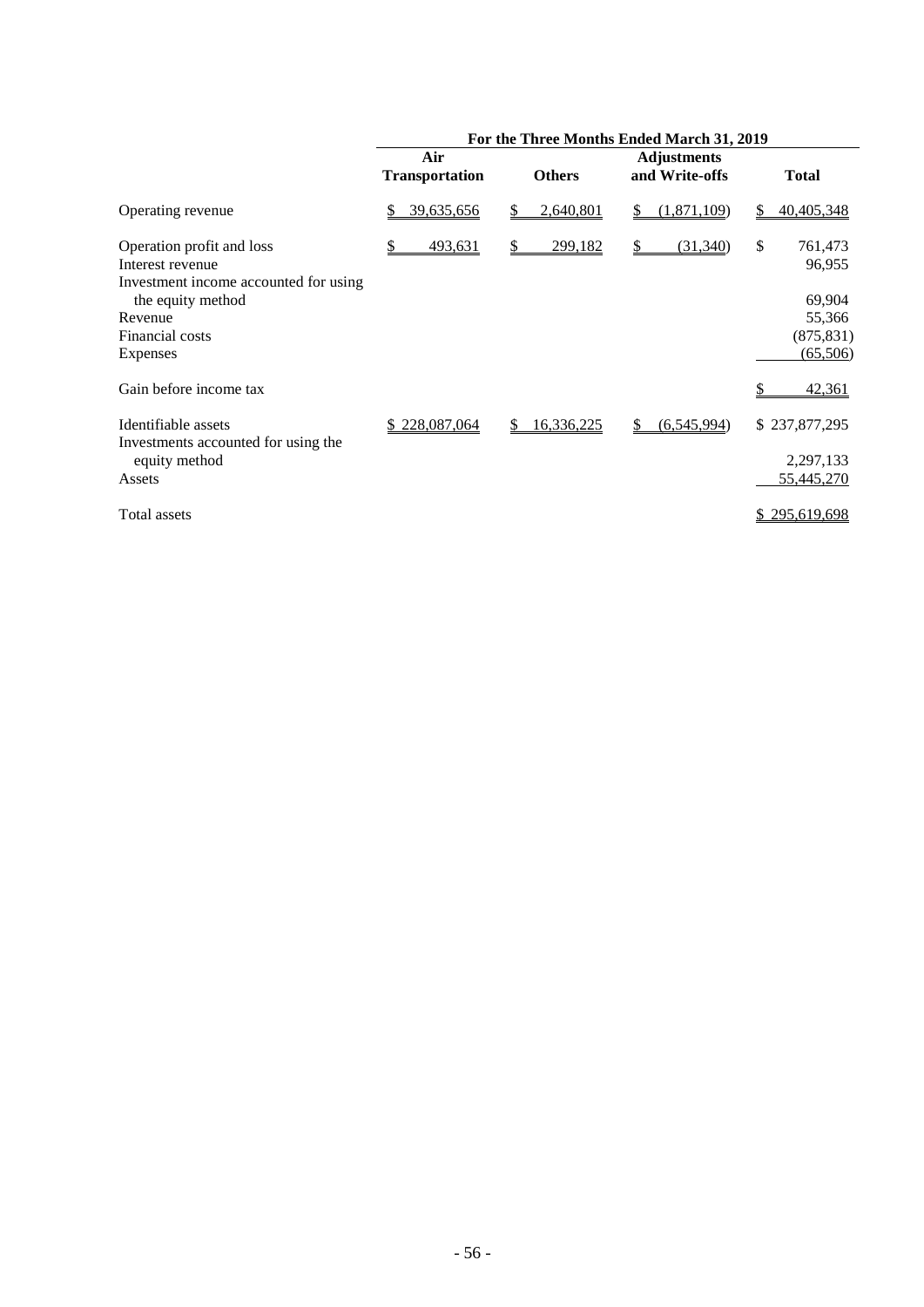## **TABLE 1**

### **FOR THE THREE MONTHS ENDED MARCH 31, 2020 (In Thousands of New Taiwan Dollars, Unless Stated Otherwise) ENDORSEMENTS/GUARANTEES PROVIDED**

## **CHINA AIRLINES, LTD. AND SUBSIDIARIES**

|     |                                                     | <b>Counter-party</b>                                                                                         |                                                                                               |                                                                                                     |                                     |                                       |                                             |                                                                                  | Ratio of                                                                                                                               |                                                                                              |                                                                                                   |                                                     |                                                                                                                                  |
|-----|-----------------------------------------------------|--------------------------------------------------------------------------------------------------------------|-----------------------------------------------------------------------------------------------|-----------------------------------------------------------------------------------------------------|-------------------------------------|---------------------------------------|---------------------------------------------|----------------------------------------------------------------------------------|----------------------------------------------------------------------------------------------------------------------------------------|----------------------------------------------------------------------------------------------|---------------------------------------------------------------------------------------------------|-----------------------------------------------------|----------------------------------------------------------------------------------------------------------------------------------|
| No. | Endorsement/<br><b>Guarantee</b><br><b>Provider</b> | <b>Name</b>                                                                                                  | <b>Nature of Relationship</b>                                                                 | <b>Limits on Each</b><br>Counter-party's<br>Endorsement/<br>Guarantee<br><b>Amounts</b><br>(Note 1) | <b>Maximum</b><br>Period            | <b>Balance for the Ending Balance</b> | <b>Actual</b><br><b>Borrowing</b><br>Amount | <b>Value of</b><br><b>Collaterals</b><br><b>Property, Plant,</b><br>or Equipment | <b>Accumulated</b><br><b>Amount of</b><br><b>Collateral to</b><br><b>Net Equity of</b><br>the Latest<br>Financial<br>Statement $(\% )$ | <b>Maximum</b><br>Collateral/<br>Guarantee<br><b>Amounts</b><br><b>Allowable</b><br>(Note 2) | Endorsement/<br><b>Guarantee</b><br><b>Given by Parent</b><br>on Behalf of<br><b>Subsidiaries</b> | Endorsement/<br><b>Guarantee</b><br><b>Given by</b> | Endorsement/<br>Guarantee<br><b>Given on Behalf</b><br>Subsidiaries on of Companies in<br><b>Behalf of Parent Mainland China</b> |
|     | China Airlines                                      | Cal Park<br>(the "Company") Tigerair Taiwan Ltd.<br>Taiwan Aircraft Maintenance<br>and Engineering Co., Ltd. | 100% subsidiary<br>77.17% subsidiary by<br>direct and indirect<br>holdings<br>100% subsidiary | \$10,490,689<br>10,490,689<br>10,490,689                                                            | 3,850,000<br>3,038,197<br>2,000,000 | 3,850,000<br>2,825,136<br>2,000,000   | \$2,046,400<br>482,322<br>1,301,327         |                                                                                  | 7.34<br>5.79<br>3.81                                                                                                                   | \$26,226,723<br>26,226,723<br>26,226,723                                                     | Yes<br>Yes<br>Yes                                                                                 | No<br>No<br>No                                      | No<br>No<br>No                                                                                                                   |

Note 1: Based on the Group's guidelines, the maximum amount of guarantee to an individual counter-party is up to 20% of the Group's shareholders' equity.

Note 2: Based on the Group's guidelines, the allowable aggregate amount of collateral guarantee is up to 50% of the Group's shareholders' equity.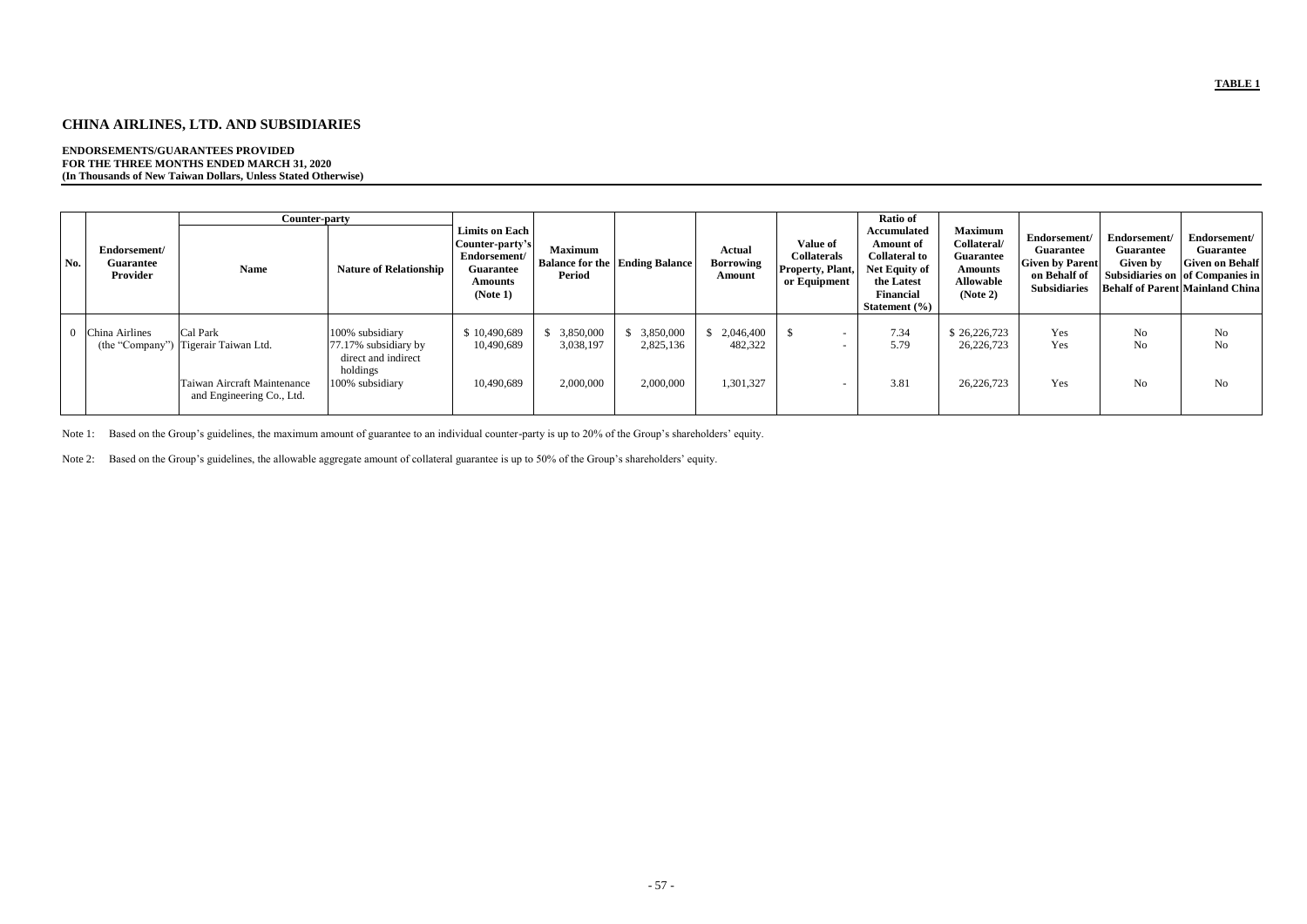## **TABLE 2**

# **CHINA AIRLINES, LTD. AND SUBSIDIARIES**

## **MARKETABLE SECURITIES HELD**

## **MARCH 31, 2020**

**(In Thousands of New Taiwan Dollars, Unless Stated Otherwise)** 

|                                |                                                        | Relationship                          |                                                                                    |                                                         | March 31, 2020           |                                             |                                                     |             |
|--------------------------------|--------------------------------------------------------|---------------------------------------|------------------------------------------------------------------------------------|---------------------------------------------------------|--------------------------|---------------------------------------------|-----------------------------------------------------|-------------|
| <b>Holding Company Name</b>    | <b>Marketable Securities Type and Issuer/Name</b>      | with the<br>Holding<br><b>Company</b> | <b>Financial Statement Account</b>                                                 | <b>Carrying</b><br><b>Shares/Units</b><br><b>Amount</b> |                          | <b>Percentage of</b><br>Ownership<br>$($ %) | <b>Market Value</b><br>or Net Asset<br><b>Value</b> | <b>Note</b> |
|                                |                                                        |                                       |                                                                                    |                                                         |                          |                                             |                                                     |             |
| China Airlines (the "Company") | <b>Shares</b>                                          |                                       |                                                                                    |                                                         |                          |                                             |                                                     |             |
|                                | Everest Investment Holdings Ltd. - ordinary shares     |                                       | Financial assets at fair value through other comprehensive<br>income - non-current | 1,359,368                                               | 74,190<br>$\mathcal{S}$  | 13.59                                       | 81,609<br>-\$                                       | Note 1      |
|                                | Everest Investment Holdings Ltd. - preferred shares    |                                       | Financial assets at fair value through other comprehensive<br>income - non-current | 135,937                                                 | 7,419                    |                                             |                                                     |             |
|                                | Chung Hua Express Co.                                  |                                       | Financial assets at fair value through other comprehensive<br>income - non-current | 1,100,000                                               | 28,816                   | 11.00                                       | 28,816                                              |             |
|                                | Jardine Air Terminal Services                          |                                       | Financial assets at fair value through profit or loss - current                    | 12,000,000                                              | $\overline{\phantom{a}}$ | 15.00                                       |                                                     |             |
|                                | The Grand Hi Lai Hotel                                 |                                       | Financial assets at fair value through profit or loss - current                    | 4,021                                                   |                          | 0.02                                        |                                                     |             |
| <b>Mandarin Airlines</b>       | <b>Shares</b>                                          |                                       |                                                                                    |                                                         |                          |                                             |                                                     |             |
|                                | China Airlines                                         | Parent company                        | Financial assets at fair value through other comprehensive<br>income - non-current | 2,074,628                                               | 13,713                   |                                             | 13,713                                              |             |
|                                |                                                        |                                       |                                                                                    |                                                         |                          |                                             |                                                     |             |
| Cal-Asia Investment            | <b>Shares</b><br>Taikoo (Xiamen) Landing Gear Services |                                       | Financial assets at fair value through profit or loss - current                    |                                                         |                          | 2.59                                        |                                                     | Note 2      |
|                                | Taikoo Spirit Aerospace Systems (Jinjiang)             |                                       | Financial assets at fair value through other comprehensive                         |                                                         | 100,500                  | 5.45                                        | 100,500                                             | Note 2      |
|                                | Composite                                              |                                       | income - non-current                                                               |                                                         |                          |                                             |                                                     |             |
| Sabre Travel Network (Taiwan)  | Beneficial certificates                                |                                       |                                                                                    |                                                         |                          |                                             |                                                     |             |
|                                | Franklin Templeton SinoAm Money Market Fund            |                                       | Financial assets at FVTPL - current                                                | 9,451,969                                               | 98,238                   |                                             | 98,238                                              |             |
|                                | <b>FSITC Money Market Fund</b>                         |                                       | Financial assets at FVTPL - current                                                | 486,501                                                 | 87,243                   |                                             | 87,243                                              |             |
|                                | Allianz Global Investors Taiwan Money Market Fund      |                                       | Financial assets at FVTPL - current                                                | 5,464,065                                               | 88,617                   |                                             | 88,617                                              |             |
|                                | Capital Money Market Fund                              |                                       | Financial assets at FVTPL - current                                                | 6,444,010                                               | 81,171                   |                                             | 81,171                                              |             |
| Taiwan Airport Services        | <b>Shares</b>                                          |                                       |                                                                                    |                                                         |                          |                                             |                                                     |             |
|                                | TransAsia Airways                                      |                                       | Financial assets at fair value through profit or loss - current                    | 2,277,786                                               |                          | 0.40                                        |                                                     |             |
|                                | <b>Beneficial certificates</b>                         |                                       |                                                                                    |                                                         |                          |                                             |                                                     |             |
|                                | Fuh Hwa Global Short-term Income Fund                  |                                       | Financial assets at fair value through profit or loss - current                    | 1,671,657                                               | 19,102                   |                                             | 19,102                                              |             |
|                                | Fuh Hwa Emerging Market Short-term Income Fund         |                                       | Financial assets at fair value through profit or loss - current                    | 1,233,211                                               | 17,470                   |                                             | 17,470                                              |             |
| Dynasty Aerotech International | <b>Beneficial certificates</b>                         |                                       |                                                                                    |                                                         |                          |                                             |                                                     |             |
| Corp.                          | Taishin 1699 Money Market Fund                         |                                       | Financial assets at fair value through profit or loss - current                    | 349,523                                                 | 4,755                    |                                             | 4,755                                               |             |
|                                |                                                        |                                       |                                                                                    |                                                         |                          |                                             |                                                     | (Continued) |